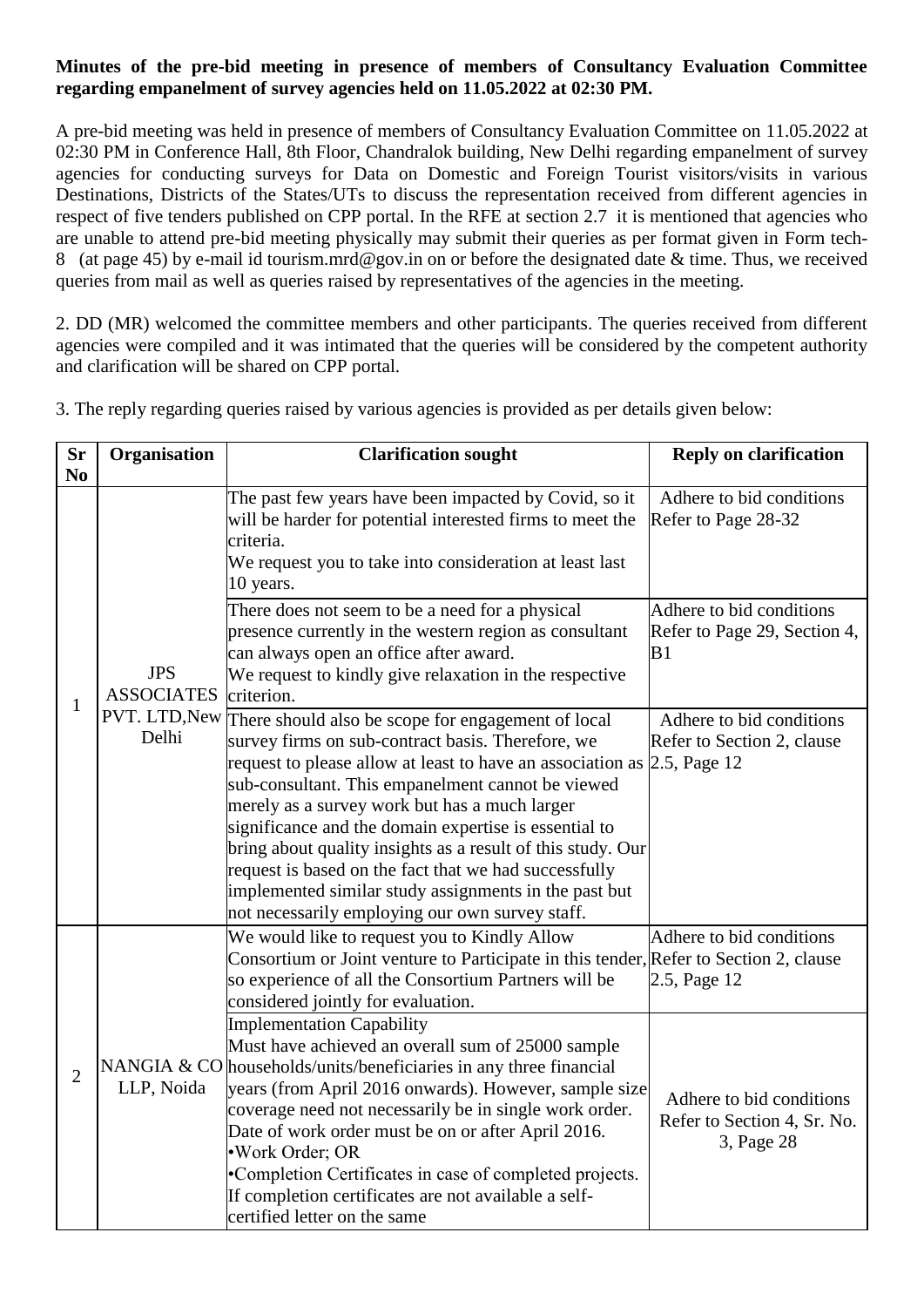| <b>Sr</b><br>N <sub>0</sub> | Organisation                                                                                                                                                                                                                                                                                                                                                                                                                                                                                                                                                                                                                                                                                                                                                                          | <b>Clarification sought</b>                                                                                                                                                                                                                                                                                              | <b>Reply on clarification</b>                                                                                                                                                                        |
|-----------------------------|---------------------------------------------------------------------------------------------------------------------------------------------------------------------------------------------------------------------------------------------------------------------------------------------------------------------------------------------------------------------------------------------------------------------------------------------------------------------------------------------------------------------------------------------------------------------------------------------------------------------------------------------------------------------------------------------------------------------------------------------------------------------------------------|--------------------------------------------------------------------------------------------------------------------------------------------------------------------------------------------------------------------------------------------------------------------------------------------------------------------------|------------------------------------------------------------------------------------------------------------------------------------------------------------------------------------------------------|
|                             |                                                                                                                                                                                                                                                                                                                                                                                                                                                                                                                                                                                                                                                                                                                                                                                       | We would like to request you to kindly consider<br>ongoing Projects as well.                                                                                                                                                                                                                                             |                                                                                                                                                                                                      |
|                             |                                                                                                                                                                                                                                                                                                                                                                                                                                                                                                                                                                                                                                                                                                                                                                                       | In the wake of Corona Pandemic, it has become<br>difficult to travel. So, it is a humble request to the client Refer section 2.7, page 12<br>to conduct the pre-bid meeting online for convenience<br>of bidders and if possible, Kindly Share the pre-bid<br><b>Meeting Link</b>                                        | Adhere to bid conditions                                                                                                                                                                             |
| 3                           | Indian Institute<br>Management,<br>Bhopal                                                                                                                                                                                                                                                                                                                                                                                                                                                                                                                                                                                                                                                                                                                                             | The requirement of surveyors in one region will be<br>hundreds. During survey they will be deployed for full<br>day but it is difficult for any organization to employ<br>them on permanent basis. Therefore for evaluation of<br>the bid the condition of their being on role before<br>deployment of teams be relaxed. | Adhere to bid conditions<br>Refer Form tech-5 and Form<br>tech-9, Section 2.8(d), page<br>13                                                                                                         |
|                             |                                                                                                                                                                                                                                                                                                                                                                                                                                                                                                                                                                                                                                                                                                                                                                                       | The supervisors staff in the field again will be between<br>$1/10$ th & $1/4$ th of Field surveyors. This also requires<br>reconsideration as with surveyors.                                                                                                                                                            | Adhere to bid conditions<br>Refer to Form tech-5 and<br>Form tech-9, Section 2.8(d),<br>page 13                                                                                                      |
|                             |                                                                                                                                                                                                                                                                                                                                                                                                                                                                                                                                                                                                                                                                                                                                                                                       | of Development The methodology to capture this group is not specified/<br>included specifically. Should innovative ways for<br>obtaining their opinions be not used.                                                                                                                                                     | Adhere to bid conditions<br>Refer to methodology given<br>at Annexure I                                                                                                                              |
|                             |                                                                                                                                                                                                                                                                                                                                                                                                                                                                                                                                                                                                                                                                                                                                                                                       | Kindly suggest the ways.<br>You have not provided any scope for qualitative<br>research tools for data gathering. Is there any scope left<br>for agency to adopt ways for better data.                                                                                                                                   | The agency is required to<br>collect data and upload to<br>portal via mobile app.<br>Analysis is not in purview of<br>agency. Agency is supposed<br>to provide manpower along<br>with IT instrument. |
| $\overline{4}$              | For this clause we request that Kindly consider the<br>similar experience of work and give relaxation in the<br>number of sample households / units / beneficiaries.<br>Program Management Companies and Business<br>Consultants/transaction advisors are usually separate<br>professional entities with distinct strengths which don't<br>a'XYKno<br>overlap. We request the authority to allow<br><b>Capital Services</b><br>consortium/JV to enhance the quality of deliverables.<br>Pvt. Limited<br>We request that kindly arrange the pre bid meeting<br>through Video conference so that more participants will Refer to section 2, section<br>participate in the pre bid meeting. The link of Pre-bid<br>Conference shall be send on following email id:<br>tenders@axykno.com |                                                                                                                                                                                                                                                                                                                          | Adhere to bid conditions<br>Refer to section 4, Sr. No. 3,<br>page 28                                                                                                                                |
|                             |                                                                                                                                                                                                                                                                                                                                                                                                                                                                                                                                                                                                                                                                                                                                                                                       | Adhere to bid conditions<br>Refer to section 2, clause 2.5                                                                                                                                                                                                                                                               |                                                                                                                                                                                                      |
|                             |                                                                                                                                                                                                                                                                                                                                                                                                                                                                                                                                                                                                                                                                                                                                                                                       |                                                                                                                                                                                                                                                                                                                          | Adhere to bid conditions<br>2.7, page 12                                                                                                                                                             |
| 5                           | <b>BRIEF Pvt. Ltd.</b>                                                                                                                                                                                                                                                                                                                                                                                                                                                                                                                                                                                                                                                                                                                                                                | Is this part of the scope of work of the selected<br>surveying agency or executing agency of state<br>government/UT?                                                                                                                                                                                                     | The agency will be<br>empanelled by Ministry of<br>Tourism. State/Uts may<br>engage agency from the<br>empanelled list to undertake<br>the said work.                                                |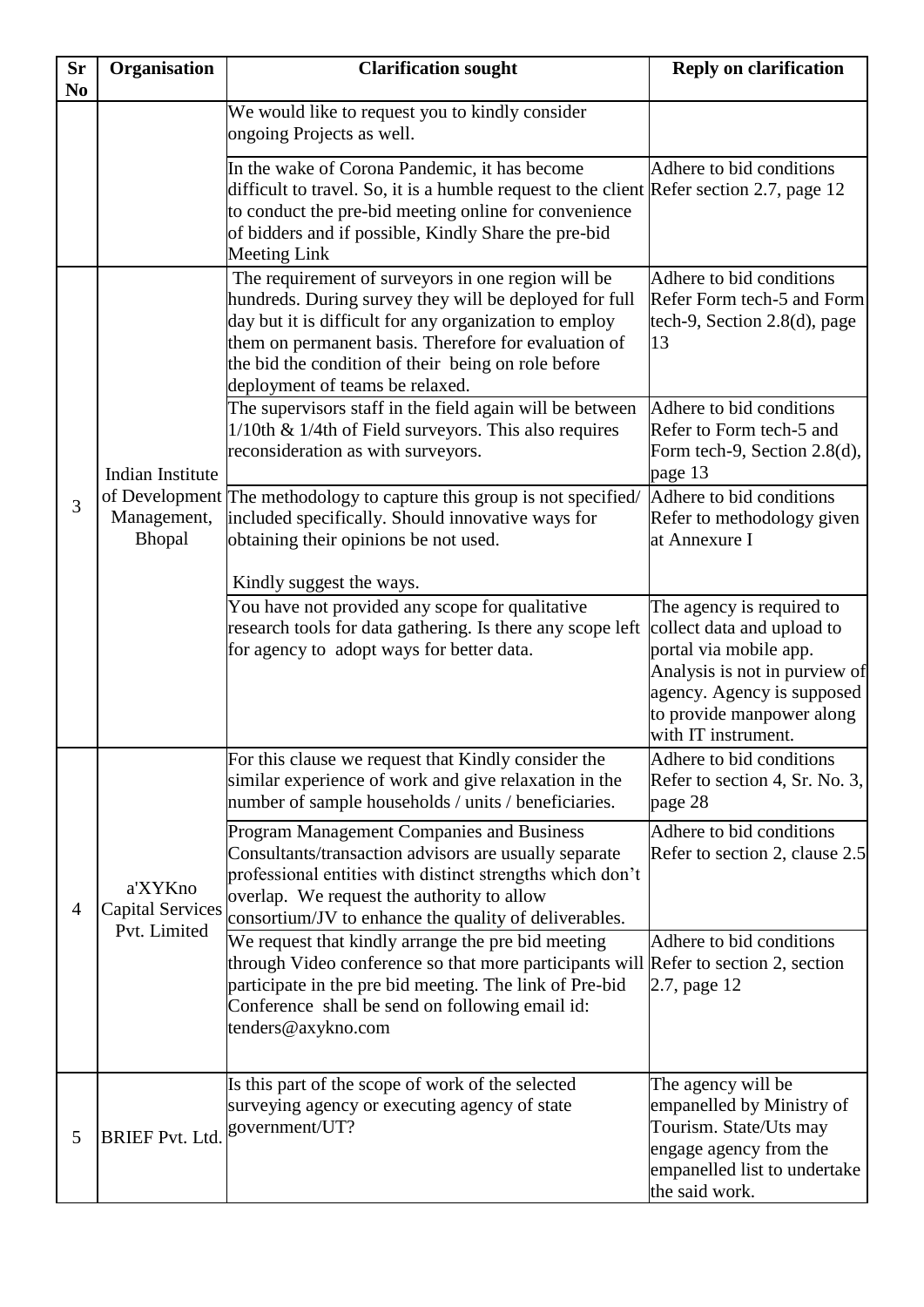| <b>Sr</b><br>N <sub>0</sub> | Organisation          | <b>Clarification sought</b>                                                                                                                                                                                                                                                                                                                   | <b>Reply on clarification</b>                                                      |
|-----------------------------|-----------------------|-----------------------------------------------------------------------------------------------------------------------------------------------------------------------------------------------------------------------------------------------------------------------------------------------------------------------------------------------|------------------------------------------------------------------------------------|
|                             |                       | Shall we make our own format for Completion<br>Certificates in case of completed projects and submit it<br>as the same is not available in the RFE?<br>Shall we make our own format for a self-certified letter                                                                                                                               | yes<br>yes                                                                         |
|                             |                       | (S.No. 5: Not Blacklisted) and submit it as the same is<br>not available in the RFE?                                                                                                                                                                                                                                                          |                                                                                    |
|                             |                       | Shall we make our own format for Power of Attorney in yes<br>respect of Authorised Representative and submit it as<br>the same is not available in the RFE?                                                                                                                                                                                   |                                                                                    |
|                             |                       | If we apply for more than one region, do we need to<br>submit bid security for each region separately?                                                                                                                                                                                                                                        | yes                                                                                |
|                             |                       | We are unable to find Annexure III. Kindly<br>provide seems to be unavailable in the RFE.                                                                                                                                                                                                                                                     | Fill the details as per Form<br>Tech-9 only. Annexure-III<br>is not required here. |
| 6                           |                       | Financial Capability – Average annual turnover of Rs 1<br>cr or more. Being an MSE request you to pls provide<br>exemption of the same. It has been mentioned only for<br>Start ups.                                                                                                                                                          | Adhere to bid conditions<br>Refer section 4, Sr. No. 2                             |
|                             | ORG-India Pvt.<br>Ltd | Manpower - Research and Analysis Staff- In case an<br>agency applies for more than one region can we have<br>the same research $\&$ analysis staff. On page 13 its<br>mentioned Regular & Contractual staff whereas in B2<br>its mentioned Full time. They can be on contractual<br>basis for Full time of the project duration $-$ is it OK. | It is acceptable.                                                                  |
|                             |                       | How many marks shall an MSE get out of 20                                                                                                                                                                                                                                                                                                     | Marks will be "0".<br>As per section 4                                             |
|                             |                       | For Address proof shall an electricity bill suffice.                                                                                                                                                                                                                                                                                          | It is acceptable.                                                                  |
|                             |                       | The representative from ORG submitted a letter to the<br>Ministry requesting to include financial year 2021-22<br>regarding average annual turn over                                                                                                                                                                                          | Adhere to bid conditions<br>As per section 4                                       |
|                             |                       | Need to deliver the original copy of Power of attorney,<br>a certificate from the statutory auditor, bid security<br>declaration, etc. (Please elaborate on the, etc. term)                                                                                                                                                                   | Adhere to bid conditions at<br>page no 16<br>Section 2, clause $2.2(d)$            |
|                             |                       | Is there any bid security amount & transaction fees?                                                                                                                                                                                                                                                                                          | Adhere to bid conditions                                                           |
|                             |                       | Please explain D point                                                                                                                                                                                                                                                                                                                        | Adhere to bid conditions                                                           |
|                             |                       | Please explain B point                                                                                                                                                                                                                                                                                                                        | Adhere to bid conditions                                                           |
| 7                           | Sutra                 | For the second phase survey, the team is required to<br>visit the same locations that they surveyed in the 1 <sup>st</sup><br>Phase                                                                                                                                                                                                           | Refer section 3 for<br>methodology and para2 of<br>section 1.1                     |
|                             |                       | For both phases $1 \& 2$ , we are assuming the list of the<br>destinations is being provided by you?                                                                                                                                                                                                                                          | List will be provided by<br>State/UTs                                              |
|                             |                       | Please elaborate it "the agency shall ensure with<br>state/UT whether it is engaged for the survey of both<br>phases or only for surveying phase 2"                                                                                                                                                                                           | Co-ordination with<br>State/UTs by agency is<br>required                           |
|                             |                       | As of now, we have a field team above 1500 - 2000 but Adhere to bid conditions<br>they are working with us on a volume/target basis,<br>should we consider them as full-time surveyors/field<br>staff?                                                                                                                                        |                                                                                    |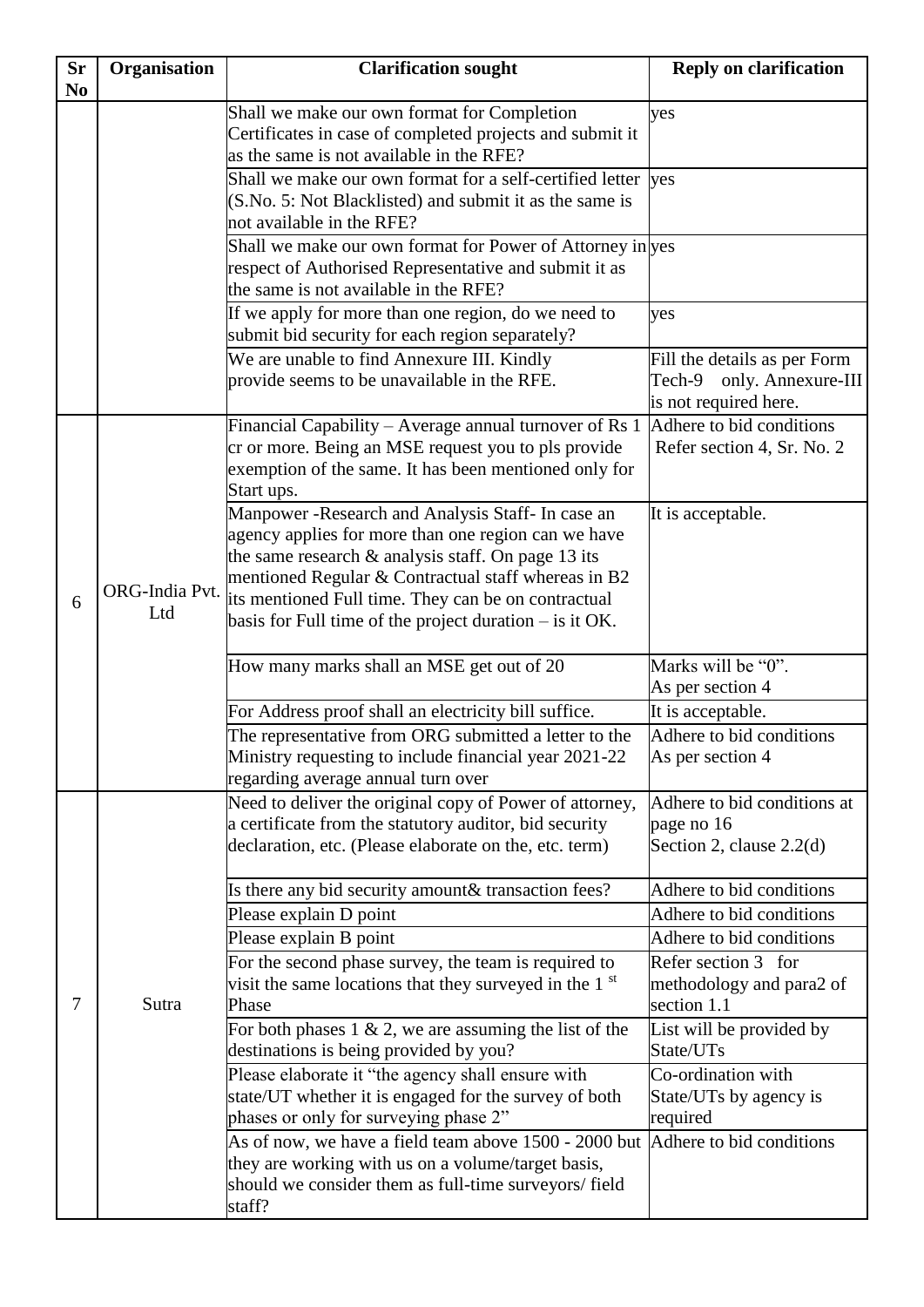| <b>Sr</b><br>N <sub>0</sub> | Organisation           | <b>Clarification sought</b>                                                                                                                                                                                                                                    | <b>Reply on clarification</b>                                                       |
|-----------------------------|------------------------|----------------------------------------------------------------------------------------------------------------------------------------------------------------------------------------------------------------------------------------------------------------|-------------------------------------------------------------------------------------|
| 8                           | NielsenIQ              | Apart from full time field staff, for adhoc surveys we<br>hire freelancers/ vendors from all over the country for<br>execution. How we can present the presence of<br>freelancers and contractual field staff all over India for<br>this study?                | Adhere to bid conditions<br>Refer to section 2, clause 2.5                          |
|                             |                        | We have presence of field staff with infrastructure in<br>some states but no office – can we include the number<br>of surveyors without office presence?                                                                                                       | Adhere to bid conditions<br>Refer to section 2.8                                    |
|                             |                        | In the Northeast zone, NielsenIQ does not have any<br>offices but have the presence of both permanent and<br>contractual/ freelancer field staff. Please clarify that<br>non-presence of offices is not a qualifying criteria for<br>the study.                | Refer to section 4 Technical<br>bid qualification criteria at<br>page B1            |
|                             |                        | During last Tourism statistics surveys, the Exit survey<br>was used for conversion of visits to visitors (using the<br>average number of destinations visited). Will this<br>information now be collected from the Destination<br>survey?                      | As per the methodology<br>Given at Annexure I                                       |
|                             |                        | How will non-leisure visits be converted to non-leisure<br>visitors?                                                                                                                                                                                           | The volume of non-leisure<br>visitors are estimated from<br>exit point survey       |
|                             | Datawise               | We do not have offices in NE region but we have<br>capability to conduct surveys. Can we bid for NE region                                                                                                                                                     | Yes                                                                                 |
| 9                           |                        | Do we have to submit any address proof for offices or<br>self-declaration will do                                                                                                                                                                              | Yes, Refer page 32 of<br>section 3 at serial no 3                                   |
|                             |                        | It is not clear in the RFP that- Is it mandatory to do<br>phase 1 and phase 2 surveys.<br>Will the same bidder do phase 1 and phase 2 surveys                                                                                                                  | Depends upon State/UTs as<br>mentioned in RFE at para 2<br>on page 8 of section 1.1 |
|                             |                        | Will the state/UT will decide whether to do phase 1<br>survey or only phase 2                                                                                                                                                                                  |                                                                                     |
|                             |                        | Can we use our own mobile app                                                                                                                                                                                                                                  | Not agreed                                                                          |
|                             |                        | Most of the MR agency works with part time field<br>team. Request you to consider full time as well as part<br>time numbers for scoring                                                                                                                        | Adhere to bid conditions                                                            |
| 10                          | <b>TRIOs</b>           | Kindly clarify, any of the three financial year is to be<br>taken or any three continuous financial years will be<br>considered                                                                                                                                | Any three may be<br>considered                                                      |
|                             | Development            | Kindly clarify, whether this cost to be quoted in the<br>Support (P) Ltd. proposal separately                                                                                                                                                                  | For empanelment costing is<br>not required<br>Refer to section 1 and<br>section 2   |
| 11                          | <b>Quality Council</b> | Please clarify if we have to submit the hard copy of the<br>RFE and specify the timeline of submission                                                                                                                                                         | Adhere to bid<br>conditionsRefer section 2.12<br>at page 15                         |
|                             | of India (QCI)         | We would like to highlight that QCI is a body that<br>consist of boards like NABL, NABCB, NABH,<br>NABET and NBQP that enables QCI to conduct<br>assessments pan India as per international protocols.<br>QCI has a large network of accredited IB's operating | Adhere to bid conditions<br>Refer to section 2, Sr. No.<br>2.5                      |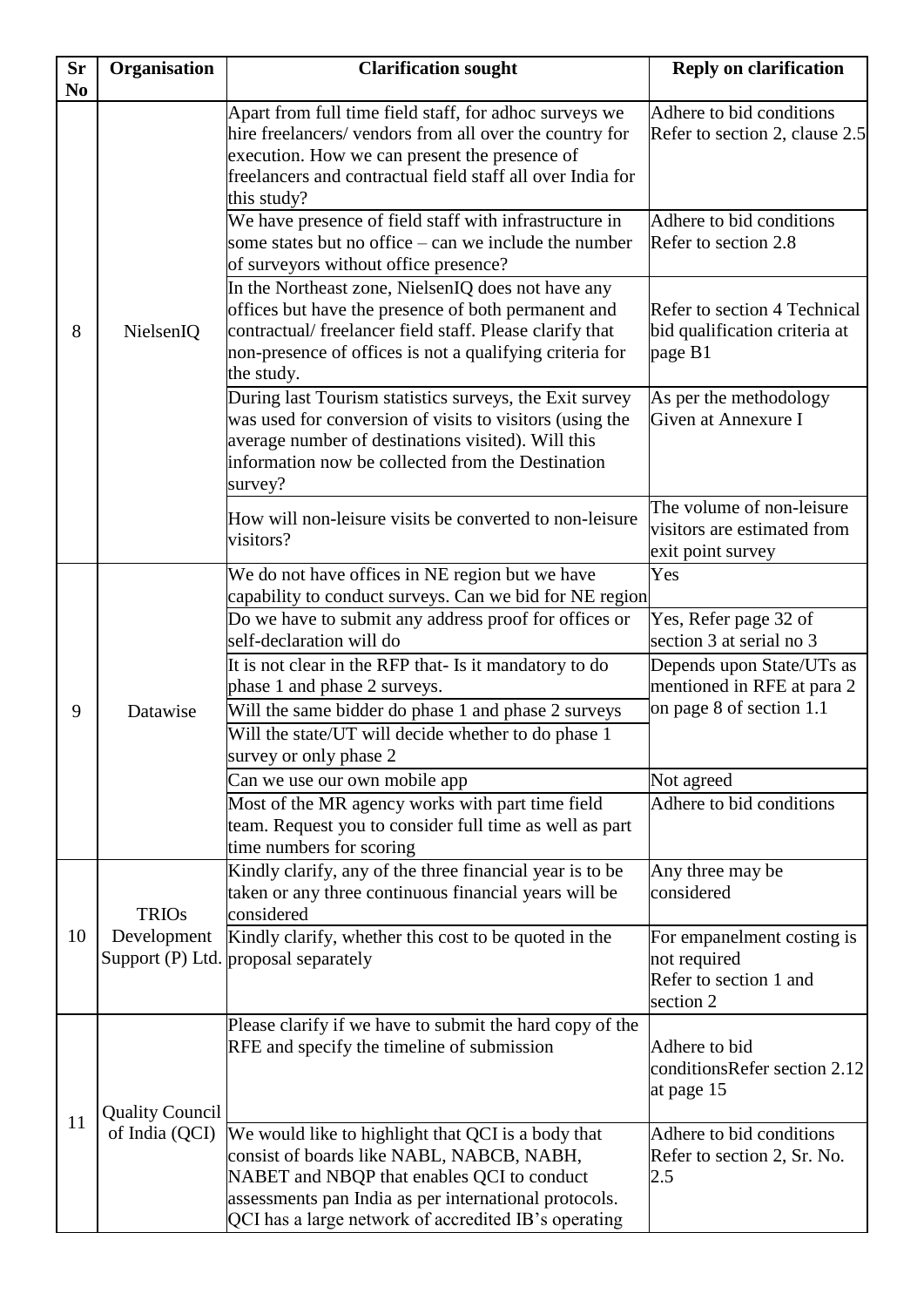| Sr<br>N <sub>0</sub> | Organisation             | <b>Clarification sought</b>                                                                                                                                                                                                                                                                                                                                                                                                  | <b>Reply on clarification</b>                                                                                        |
|----------------------|--------------------------|------------------------------------------------------------------------------------------------------------------------------------------------------------------------------------------------------------------------------------------------------------------------------------------------------------------------------------------------------------------------------------------------------------------------------|----------------------------------------------------------------------------------------------------------------------|
|                      |                          | under its ambit across India. We request kindly give<br>some relaxation with respect to manpower capabilities<br>in-consideration to organization like QCI OR After<br>getting the Award of Contract the selected organization<br>can set-up its branch office in that particular region for<br>the survey work                                                                                                              |                                                                                                                      |
|                      |                          | Can we include our accredited bodies in the same?                                                                                                                                                                                                                                                                                                                                                                            | Adhere to bid conditions<br>Refer to section 2, Sr. No.<br>2.5                                                       |
|                      |                          | Kindly clarify, if we submit multiple work orders to<br>show >11akh household/ beneficiaries. Also, if the<br>projects conducted in rural areas may be considered for<br>evaluation. Our organization is qualifying the criteria of<br>sample size $>1$ lakh with 1 project only. QCI has<br>multiple projects with >1 lakh households/<br>beneficiaries, will such organizations get the benefit in<br>the scoring matrix?. | Refer A1 at section 4                                                                                                |
| 12                   | <b>DRS</b>               | Do we need to submit List of all surveyors in form Tech Adhere to bid conditions<br>Do we need to submit CVs of all professionals as<br>proposed positions not mentioned in the RFP                                                                                                                                                                                                                                          | Refer form Tech-9<br>Format of CV of permanent<br>core professional staff<br>(Ignore Annexure III of<br>Form tech-9) |
|                      |                          | Is there any separate marks for presentation                                                                                                                                                                                                                                                                                                                                                                                 | Refer section 4 (Technical<br>evaluation criteria) at page<br>no 30 and section 4a at page<br>no 40                  |
| 13                   |                          | Would the agency be provided opportunity to decide the Adhere to bid conditions<br>location and convey its preparedness at that time before Refer to Disclaimer at page<br>deploying the empanelled agency? What would be the<br>exact procedure of deployment?                                                                                                                                                              | no 6, Sr. No. 5                                                                                                      |
|                      |                          | Can you please explain what is 'set algorithm' and who Analysis is not in purview of<br>will conduct this?                                                                                                                                                                                                                                                                                                                   | agency. Agency is supposed<br>to provide manpower along<br>with IT instrument.                                       |
|                      | Sambodhi<br>Research and | Can you please clarify whether State will officially<br>communicate to agency before the bidding?                                                                                                                                                                                                                                                                                                                            | Refer to serial no 5 at<br>page 6 and section 1.1 of<br>page 8                                                       |
|                      |                          | Communications Will MoT/State tourism department will support/<br>facilitate in getting secondary information?                                                                                                                                                                                                                                                                                                               | Refer to page 22, section<br>3.3<br>Section 5 at Page 6                                                              |
|                      |                          | Will the office at any other city of Delhi NCR region<br>apart from Delhi (e.g. Noida or Gurgaon) is eligible to<br>be empanelled for Delhi?                                                                                                                                                                                                                                                                                 | yes, but only 1 office will be<br>considered                                                                         |
|                      |                          | Can we include names of freelancers (not regular staff<br>of the company)?                                                                                                                                                                                                                                                                                                                                                   | Adhere to bid conditions<br>Refer to Section 2, clause<br>2.5                                                        |
|                      |                          |                                                                                                                                                                                                                                                                                                                                                                                                                              |                                                                                                                      |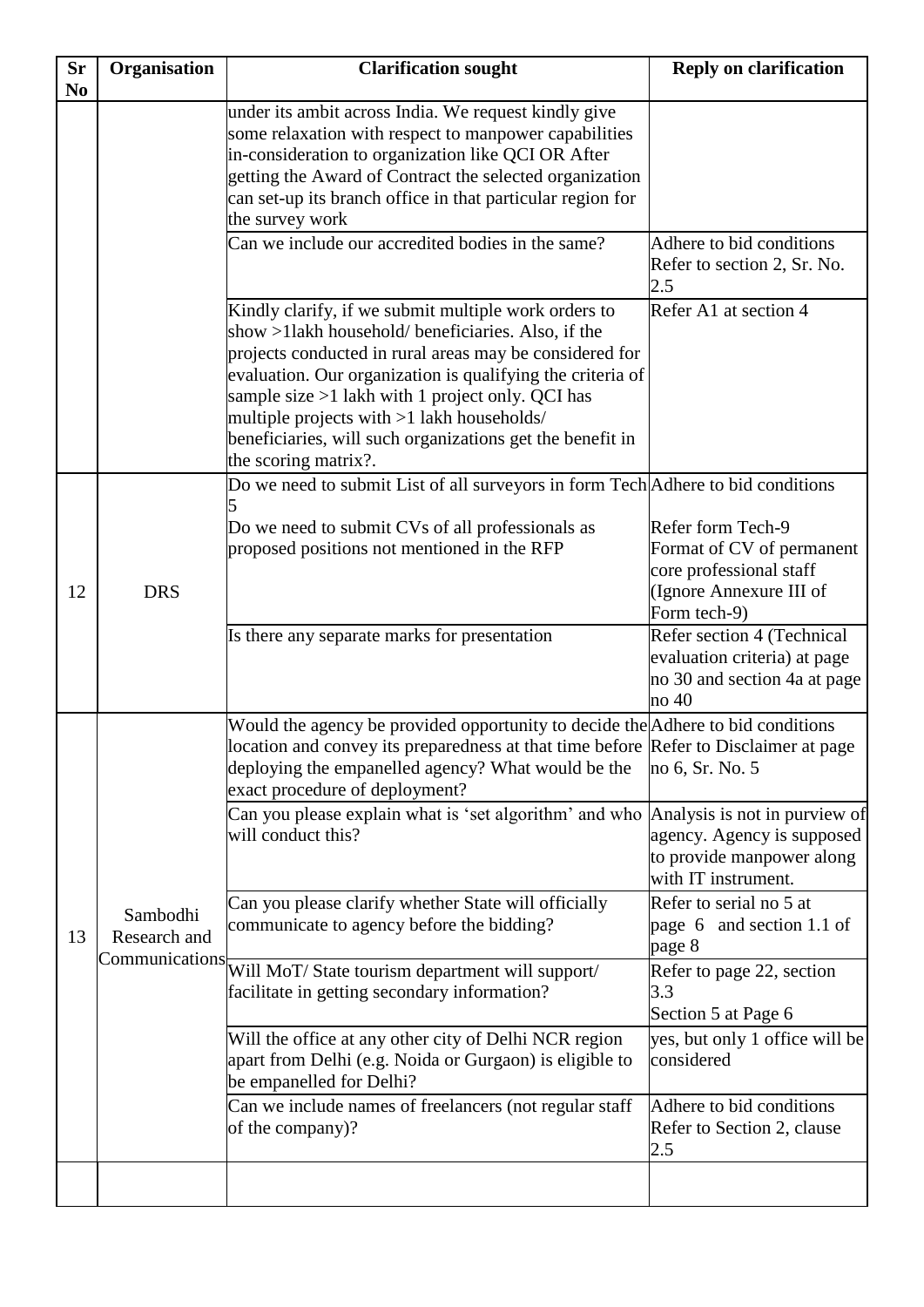| <b>Sr</b>      | Organisation                | <b>Clarification sought</b>                                                                                                       | <b>Reply on clarification</b>                        |
|----------------|-----------------------------|-----------------------------------------------------------------------------------------------------------------------------------|------------------------------------------------------|
| N <sub>o</sub> |                             |                                                                                                                                   |                                                      |
|                | Hindustan                   | What platform is the app based on. Request you to                                                                                 | Not in purview of survey                             |
| 14             | Thompson<br>Associates Pvt. | share the details on the app's technical specs.                                                                                   | agency                                               |
|                |                             | How would the agency assess this? Is there any separate Given in Annexure-I<br>Ltd. represented form to capture this information? |                                                      |
|                | by its specialist           | If there would be no such destination found where the                                                                             | Given in detailed                                    |
|                | unit Kantar                 | cumulative count of visits is more than 90% of the total                                                                          | methodology at Annexure-                             |
|                | public                      | number of visits in the district, then how the major                                                                              |                                                      |
|                |                             | destination would be decided. Kindly clarify?                                                                                     |                                                      |
|                |                             | How will the agency identify or select the visitors at                                                                            | Given in detailed                                    |
|                |                             | exit points for main survey?                                                                                                      | methodology at Annexure-                             |
|                |                             |                                                                                                                                   |                                                      |
|                |                             | Is this the sample size for destination survey. If yes,                                                                           | Given in detailed                                    |
|                |                             | then What is the sample size for accommodation and                                                                                | methodology at Annexure-                             |
|                |                             | exit survey? Please clarify the sample size for each                                                                              |                                                      |
|                |                             | phase                                                                                                                             |                                                      |
|                |                             | Request you to please allow CA certificate instead of                                                                             | Adhere to bid condition                              |
|                |                             | SA certificate as a proof for the Turnover of the                                                                                 |                                                      |
|                |                             | bidders.                                                                                                                          |                                                      |
|                |                             | How many projects do we need to show here in order to Adhere to bid condition<br>get full marks?                                  |                                                      |
|                |                             | Is this requirement for each zone or of total field staff                                                                         | Total field staff                                    |
|                |                             | available with the bidder? Kindly clarify                                                                                         |                                                      |
|                |                             | There seems to be an error in number of listing states -                                                                          | Typo error on page 31                                |
|                |                             | mentioned different number of states on page 29 under                                                                             |                                                      |
|                |                             | 'manpower capability", while some other number is                                                                                 |                                                      |
|                |                             | mentioned on page 31 under "documents required".<br>This is for RFPs for the zones: NE, South, East and                           |                                                      |
|                |                             | West                                                                                                                              |                                                      |
|                |                             | If an office in one region covers more than one state,                                                                            | Marks will be given for 1                            |
|                |                             | would that be considered?                                                                                                         | office                                               |
|                |                             | Once the agency gets empanelled, will the Ministry                                                                                | Refer to S.No. 5 at page 6                           |
|                |                             | issue specific task orders and then select the vendor for                                                                         | Para 1 of Section 1.1                                |
|                |                             | survey in specific states?                                                                                                        |                                                      |
|                |                             | how will we catch or identify overnight visitors for                                                                              | Given in Methodology at                              |
|                |                             | staying at accommodation units?                                                                                                   | Annexure I                                           |
|                |                             | The list for Maharashtra is provided in all the 5 RFPs.                                                                           | For illustration purpose only                        |
|                |                             | Request you to provide the list of tourist destinations                                                                           |                                                      |
|                |                             | for all the states.                                                                                                               |                                                      |
|                |                             | Is one agency allowed to bid for all the 5 zones?                                                                                 | Yes                                                  |
|                |                             | The RFP does not mention about commercial terms and It will be decided by                                                         |                                                      |
|                |                             | requirement of financial rates. Would Ministry of                                                                                 | State/UTs                                            |
|                |                             | Tourism request for rates at a later stage?                                                                                       |                                                      |
|                |                             | We request you to extend the bid submission by 10 days Adhere to bid conditions                                                   |                                                      |
|                |                             | to help us prepare a compelling proposal                                                                                          | Refer to section 1, clause 1.2                       |
|                |                             | We would also request you to clarify the positions /<br>profiles and number of core team members for which                        | Adhere to bid conditions<br>Refer to Form Tech-9 and |
|                |                             | we need to provide the detailed CVs in the bid.                                                                                   | Form Tech-5                                          |
|                |                             |                                                                                                                                   | (Annexure III in Form Tech-                          |
|                |                             |                                                                                                                                   | 9 may be ignored)                                    |
|                |                             |                                                                                                                                   |                                                      |
|                |                             |                                                                                                                                   |                                                      |